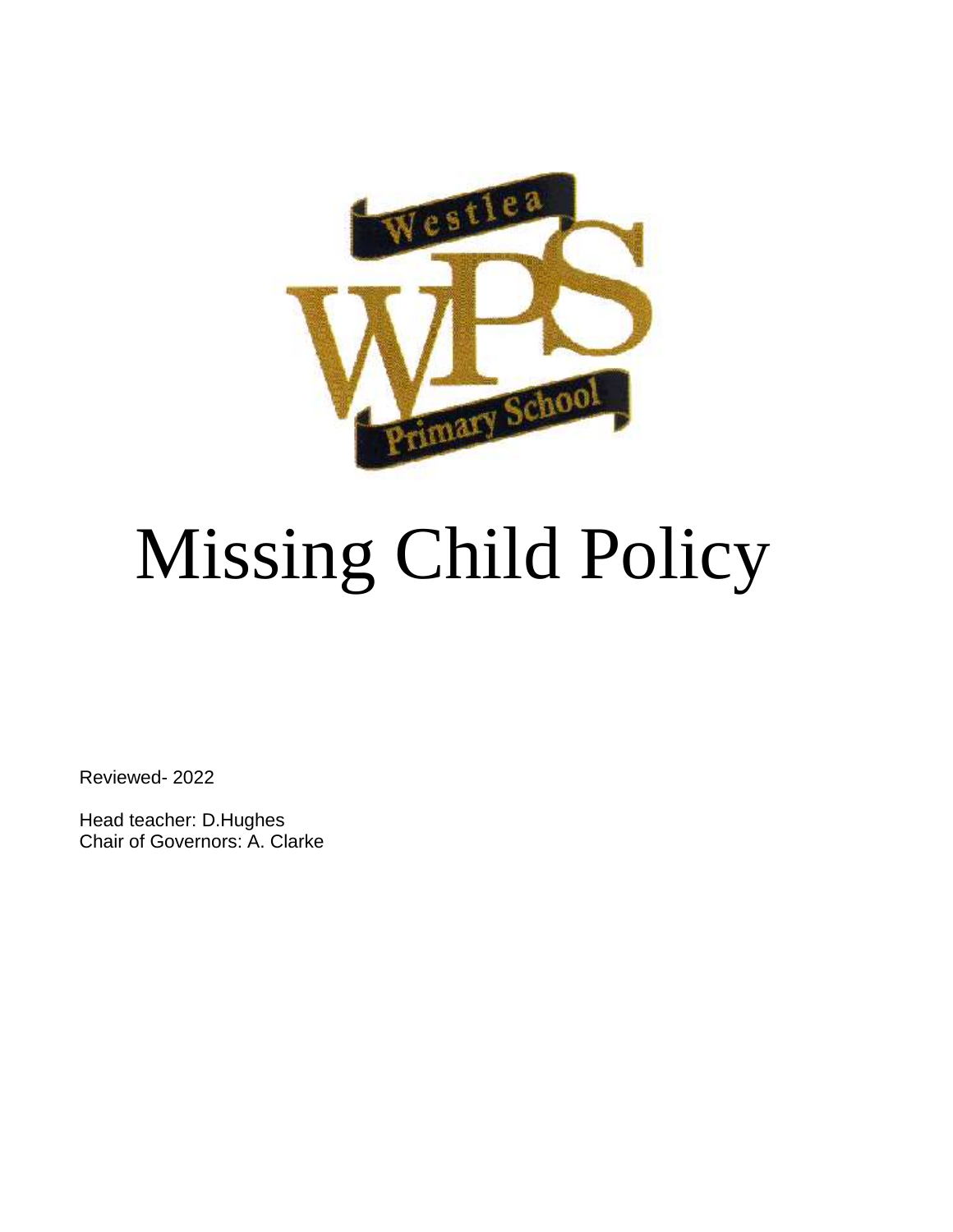## **Child Gone Missing On or Off Site**

We believe this policy relates to the following legislation:

- Children Act 1989
- Police Act 1997
- Police Act 1997 (Criminal Records) Regulations 2002
- Education Act 2002
- Children Act 2004
- Safeguarding Vulnerable Groups Act 2006
- **Education and Inspections Act 2006**
- Children and Young Persons Act 2008
- Police Act 1997 (Criminal Records) (No. 2) Regulations 2009
- School Staffing (England) Regulations 2009
- Equality Act 2010
- Education Act 2011
- **Protection of Freedoms Act 2012**

The following documentation is also related to this policy:

- Keeping Children Safe in Education: Statutory Guidance for Schools and Colleges (DfE)
- Working Together to Safeguard Children: A Guide to Inter-agency Working to Safeguard and Promote the Welfare of Children

We have a statutory duty to safeguard and promote the welfare of children as described in section 175 of the Education Act 2002 and that we have due regard to the guidance 'Keep Children Safe in Education: Statutory Guidance for Schools and Colleges (DfE)' as the safety and protection of children is of paramount importance to everyone in this school.

Safeguarding and promoting the welfare of children is best defined as:

'protecting children from maltreatment; preventing impairment of children's health or development; ensuring that children grow up in circumstances consistent with the provision of safe and effective care; and taking action to enable all children to have the best outcomes'. (Keep Children Safe in Education: Statutory Guidance for Schools and Colleges (DfE))

We believe that all children have the right to be safe in our society. Therefore, we recognise that we have a duty to ensure arrangements are in place for safeguarding and promoting the welfare of children.

We believe it is essential to have in place exceptional school security systems to prevent pupils going missing from the school or when they are on an educational visit. The welfare of all of our pupils is our principal responsibility with all school personnel ensuring the safety of pupils at all times.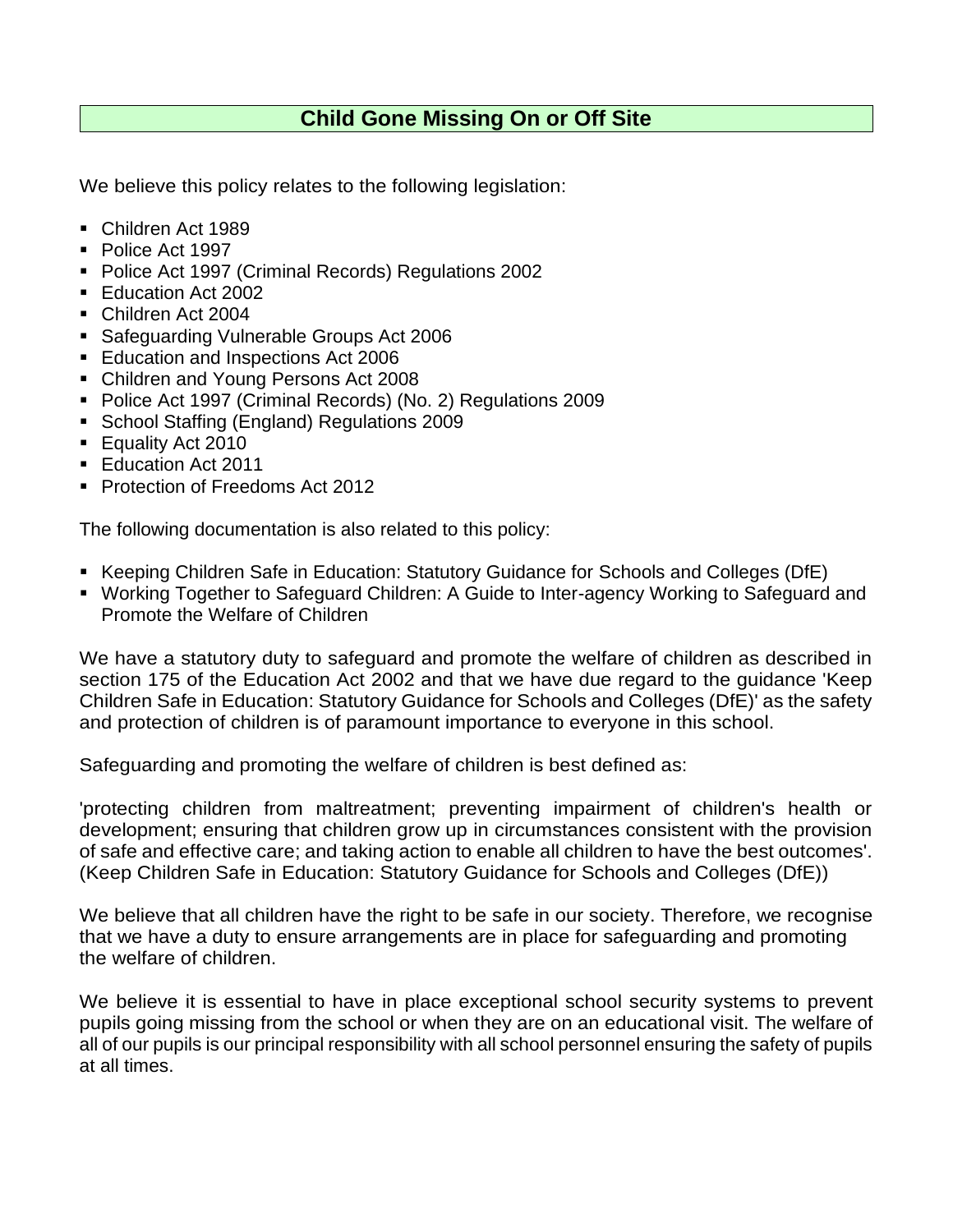We wish to work closely with the School Council and to hear their views and opinions as we acknowledge and support Article 12 of the United Nations Convention on the Rights of the Child that children should be encouraged to form and to express their views.

We as a school community have a commitment to promote equality. Therefore, an equality impact assessment has been undertaken and we believe this policy is in line with the Equality Act 2010.

We believe it is essential that this policy clearly identifies and outlines the roles and responsibilities of all those involved in the procedures and arrangements that is connected with this policy.

#### **Aims**

- To ensure that security procedures are in place to deal with the unlikely event of a missing child.
- To work with other schools and the local authority to share good practice in order to improve this policy.

## **Responsibility for the Policy and Procedure**

## **Role of the Governing Body**

The Governing Body has:

- appointed a Site Manager/Caretaker to put into practice school security measures;
- delegated powers and responsibilities to the Headteacher to oversee all school security measures;
- delegated powers and responsibilities to the Headteacher to ensure all school personnel and visitors to the school are aware of and comply with this policy;
- responsibility for ensuring that the school complies with all equalities legislation;
- nominated a designated governor (Chair) to ensure that appropriate action will be taken to deal with all prejudice related incidents or incidents which are a breach of this policy;
- responsibility for ensuring funding is in place to support this policy;
- **EX FE** responsibility for ensuring this policy and all policies are maintained and updated regularly;
- make effective use of relevant research and information to improve this policy;
- responsibility for ensuring all policies are made available to parents;
- responsibility for the effective implementation, monitoring and evaluation of this policy.

#### **Role of the Headteacher and Senior Leadership Team**

The Headteacher will:

- ensure that security measures are in place and are effective;
- ensure that all school personnel are aware of security procedures and the roles of school personnel;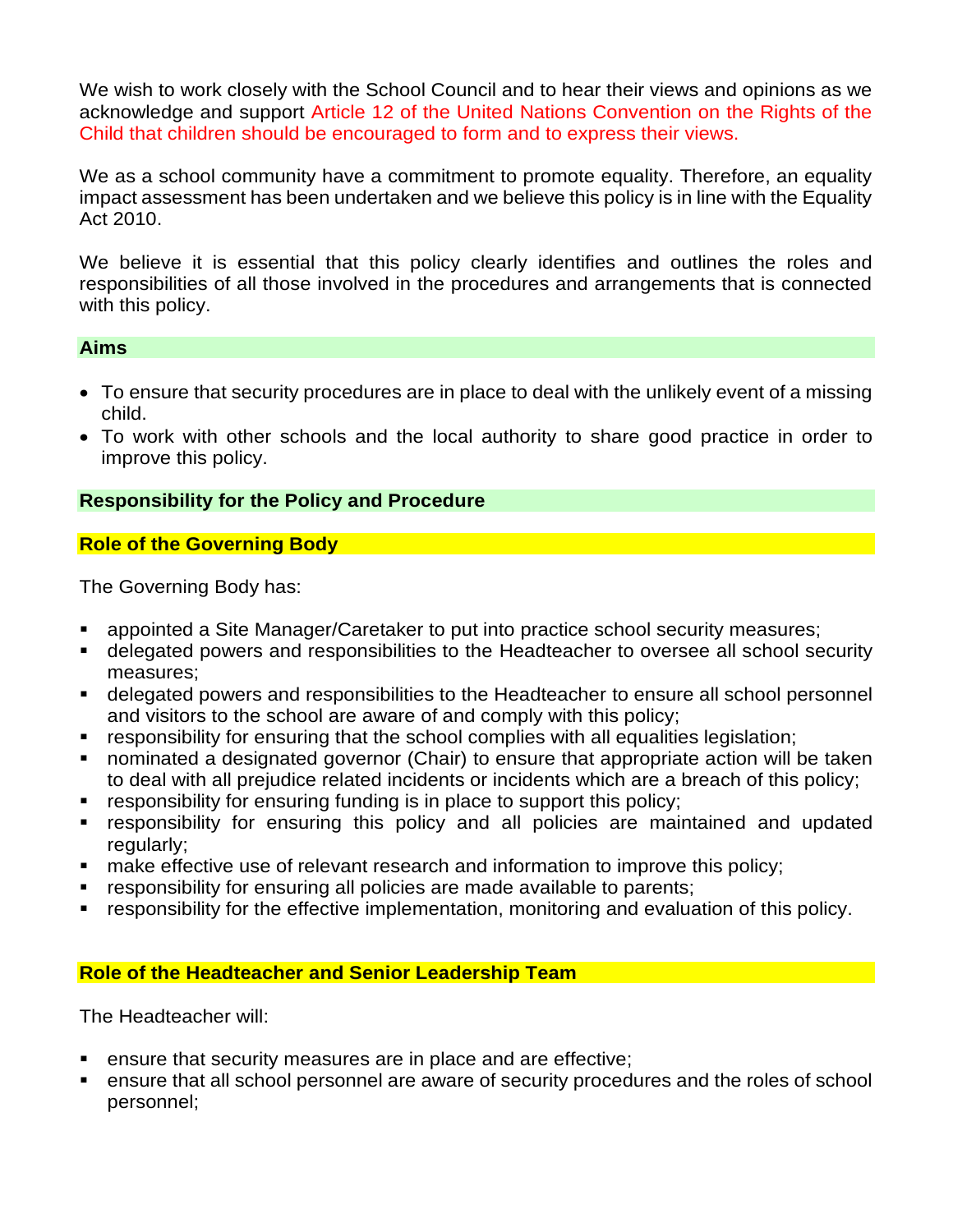- notify parents of school security procedures and the procedures for dealing with a missing child;
- work closely with the link governor;
- **•** provide leadership and vision in respect of equality;
- make effective use of relevant research and information to improve this policy;
- provide guidance, support and training to all staff;
- **•** monitor the effectiveness of this policy by:
	- ➢ monitoring learning and teaching through observing lessons
	- ➢ monitoring planning and assessment
	- $\triangleright$  speaking with pupils, school personnel, parents and governors
- annually report to the Governing Body on the success and development of this policy.

## **Role of the Nominated Governor (Chair)**

The Nominated Governor will:

- work closely with the Headteacher;
- ensure this policy and other linked policies are up to date;
- ensure that everyone connected with the school is aware of this policy;
- attend training related to this policy;
- **report to the Governing Body every term;**
- **E** annually report to the Governing Body on the success and development of this policy.

## **Role of School Personnel**

All school personnel will:

- be aware of and abide by this policy;
- undertake appropriate training in security procedures;
- **.** inform and remind pupils of security procedures such as the reporting of unidentified school visitors;
- remind pupils that they should not leave the school premises or to wander off while on an educational visit;
- be aware of all other linked policies;
- maintain high standards of ethics and behaviour within and outside school and not to undermine fundamental British values;
- **E** implement the school's equalities policy and schemes;
- report and deal with all incidents of discrimination;
- **E** attend appropriate training sessions on equality;
- report any concerns they have on any aspect of the school community.

## **Role of Pupils**

Pupils will promote a positive image of the school by:

■ be aware of and comply by all security measures that are in place;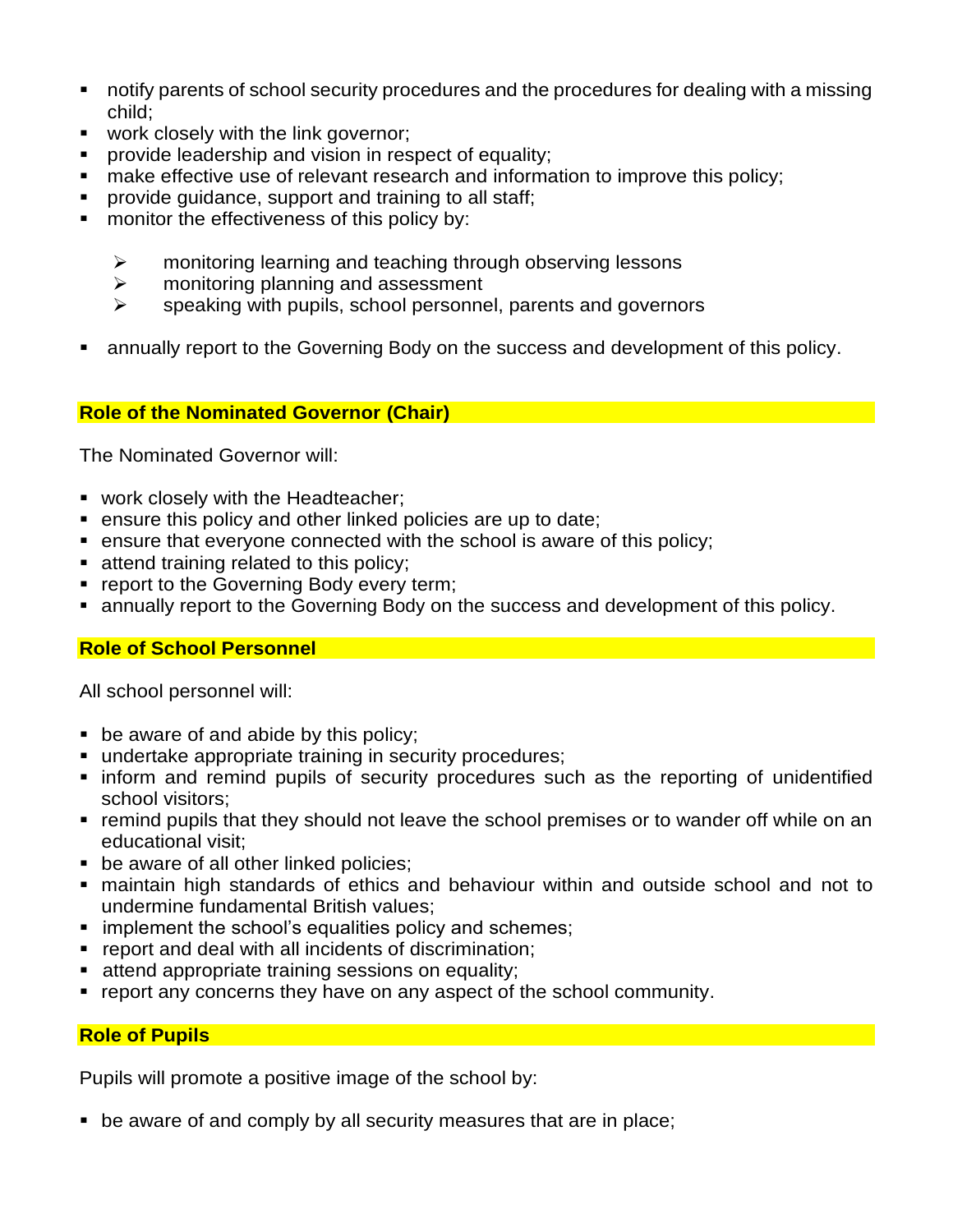- listen carefully to all instructions given by the teacher;
- ask for further help if they do not understand;
- treat others, their work and equipment with respect;
- support the school Code of Conduct and quidance necessary to ensure the smooth running of the school;
- **E** liaise with the school council;
- take part in questionnaires and surveys

#### **Role of the School Council**

The School Council will be involved in:

- discussing improvements to this policy during the school year;
- organising surveys to gauge the thoughts of all pupils;

**Role of Parents**

Parents/carers will:

- $\blacksquare$  be aware of and comply with this policy;
- ensure they provide correct and updated contact details;
- be aware of school security procedures especially at the beginning and end of the school day
- be asked to take part periodic surveys conducted by the school;
- support the school Code of Conduct and guidance necessary to ensure smooth running of the school

#### **Risk Assessments**

Risk assessments are:

- in place in the event that a child should go missing on or off site;
- reviewed if a child should go missing

#### **Reducing Risk of a Missing Child**

All security procedures must be reviewed annually. Every day school personnel must be aware of the following:

- entrances and exits are secure
- windows are secure
- challenging and dealing with unauthorized people on the school site
- alarms are switched on
- outside lighting is switched on
- security of valuables and personal possessions
- visitors and contractors
- wearing identification badges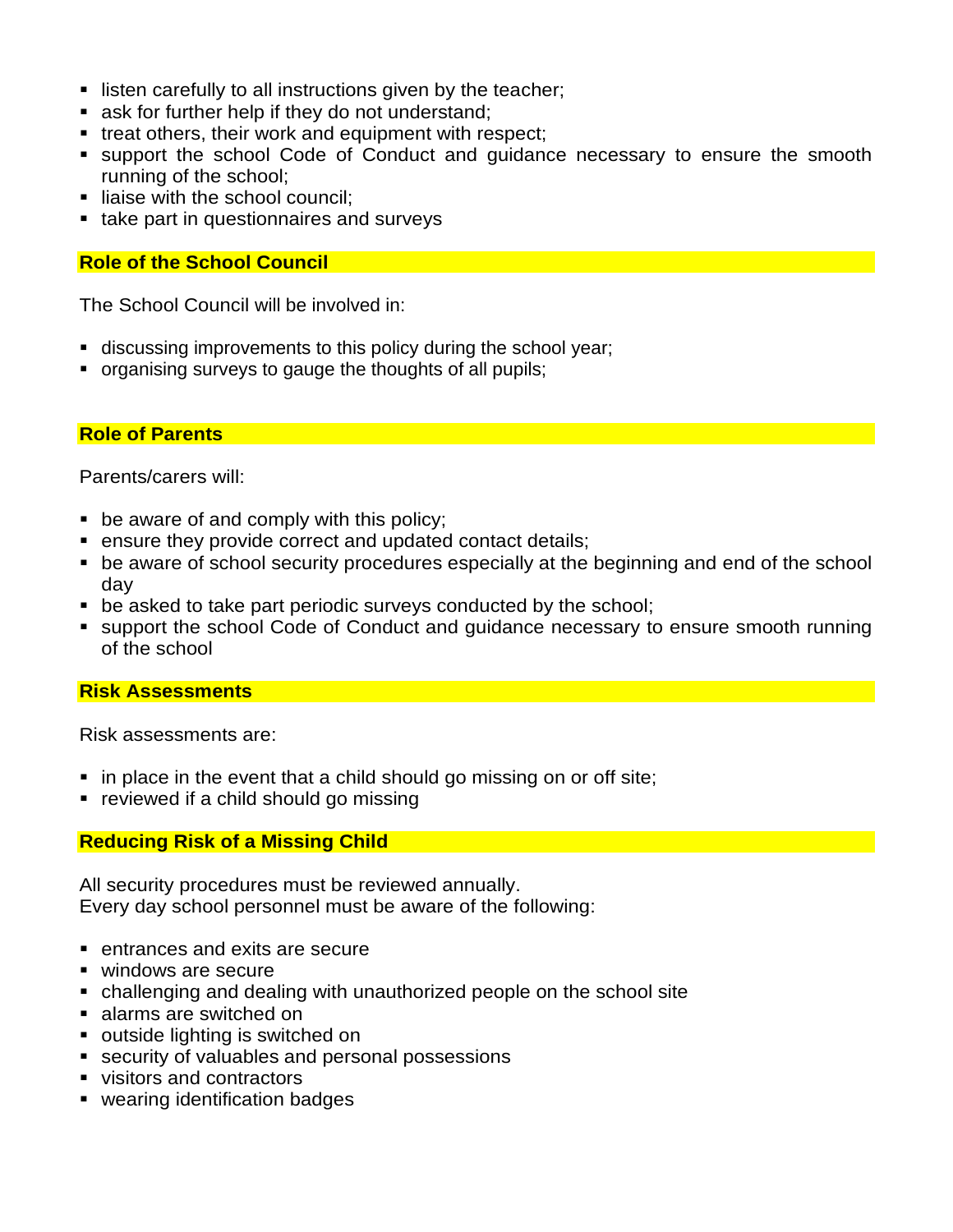#### **Procedures to Follow in the Event of a Child Going Missing**

In the event of a child has gone missing in school:

- Inform the Headteacher/Senior Leadership Team/School Office
- Search the premises
- If the child is still not found (maximum 20 minutes) then contact the police giving full details of the child
- Search the immediate area surrounding the school
- Contact the child's parents
- When the child is found review security procedures

In the event of a child has gone missing off site:

- **•** Inform the party leader
- Search the area (Maximum 20 minutes)
- Inform the police
- Notify the school
- When the child is found review security procedures

## **Training**

All school personnel:

- have equal chances of training, career development and promotion
- **EXECTE:** receive training on induction which specifically covers:
	- $\triangleright$  All aspects of this policy
	- ➢ Safeguarding & Child Protection
	- ➢ School Security
	- ➢ Health & Safety
	- ➢ Pupil Behaviour & Discipline
	- ➢ Attendance & Truancy
	- ➢ Supervision of Pupils
	- ➢ Pastoral Care
	- ➢ Troubled and Vulnerable Children
	- ➢ Risk Assessment
	- $\triangleright$  Dealing with Critical Incidents
	- $\triangleright$  Equal opportunities
	- ➢ Inclusion
- receive periodic training so that they are kept up to date with new information
- receive equal opportunities training on induction in order to improve their understanding of the Equality Act 2010 and its implications.

#### **Raising Awareness of this Policy**

We will raise awareness of this policy via: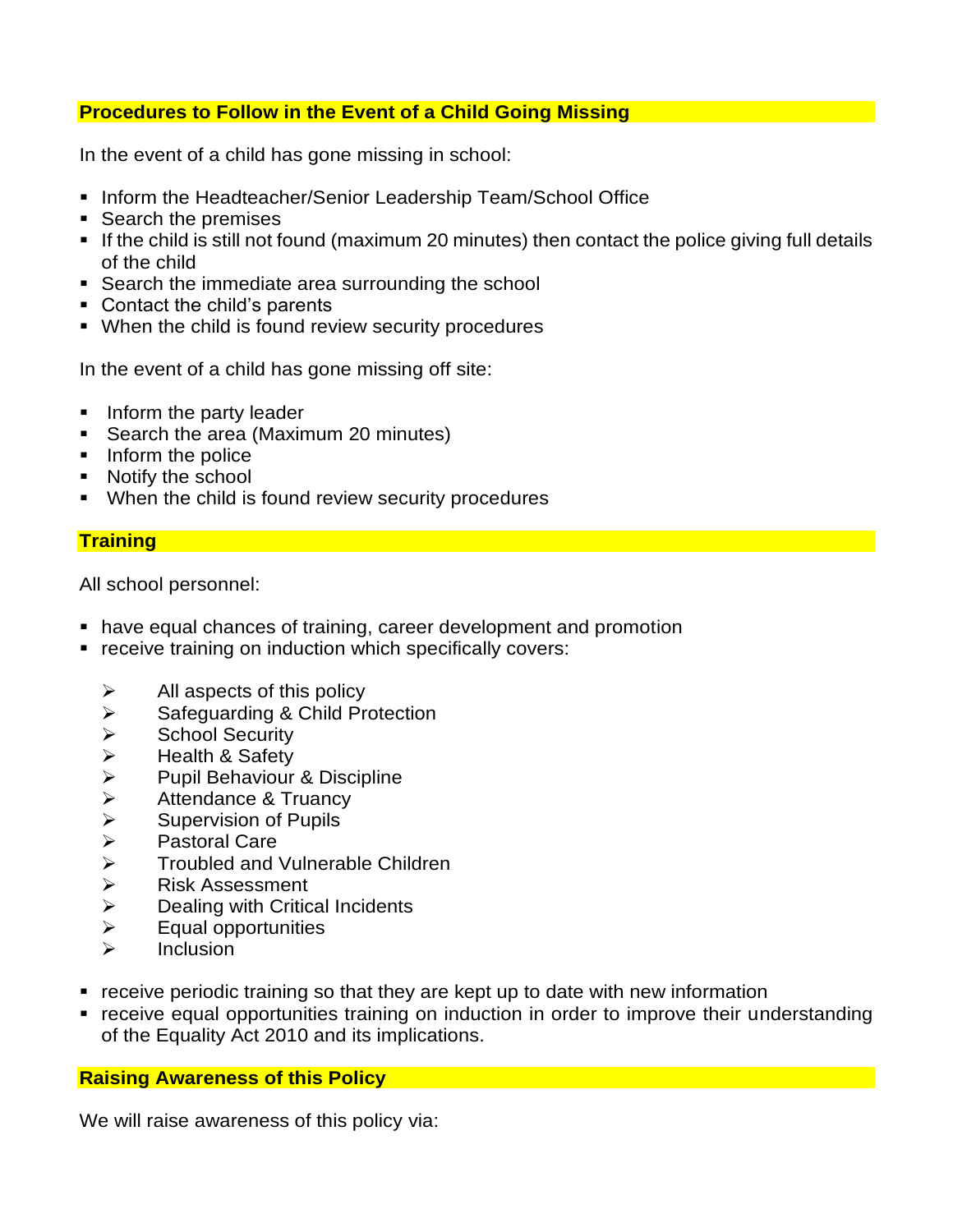- the School Prospectus
- the school website
- the school APP
- the Staff Handbook
- meetings with parents such as introductory, transition, parent-teacher consultations and periodic curriculum workshops
- school events
- meetings with school personnel
- communications with home such as weekly newsletters and of end of half term newsletters
- Head teacher reports to Governors
- information displays

#### **Equality Impact Assessment**

Under the Equality Act 2010 we have a duty not to discriminate against people on the basis of their age, disability, gender, gender identity, pregnancy or maternity, race, religion or belief and sexual orientation.

This policy has been equality impact assessed and we believe that it is in line with the Equality Act 2010 as it is fair, it does not prioritise or disadvantage any pupil and it helps to promote equality at this school.

#### **Monitoring the Effectiveness of the Policy**

The practical application of this policy will be reviewed annually or when the need arises by the Headteacher and the nominated governor.

A statement of the policy's effectiveness and the necessary recommendations for improvement will be presented to the Governing Body for further discussion and endorsement. (See Policy Evaluation)

#### **Linked Policies**

| • Safeguarding & Child Protection | • School Security                  |  |
|-----------------------------------|------------------------------------|--|
| • Pupil Behaviour & Discipline    | ■ Health & Safety                  |  |
| • Attendance & Truancy            | • Supervision of Pupils            |  |
| • Pastoral Care                   | ■ Troubled and Vulnerable Children |  |
| ■ Risk Assessment                 | • Dealing with Critical Incidents  |  |